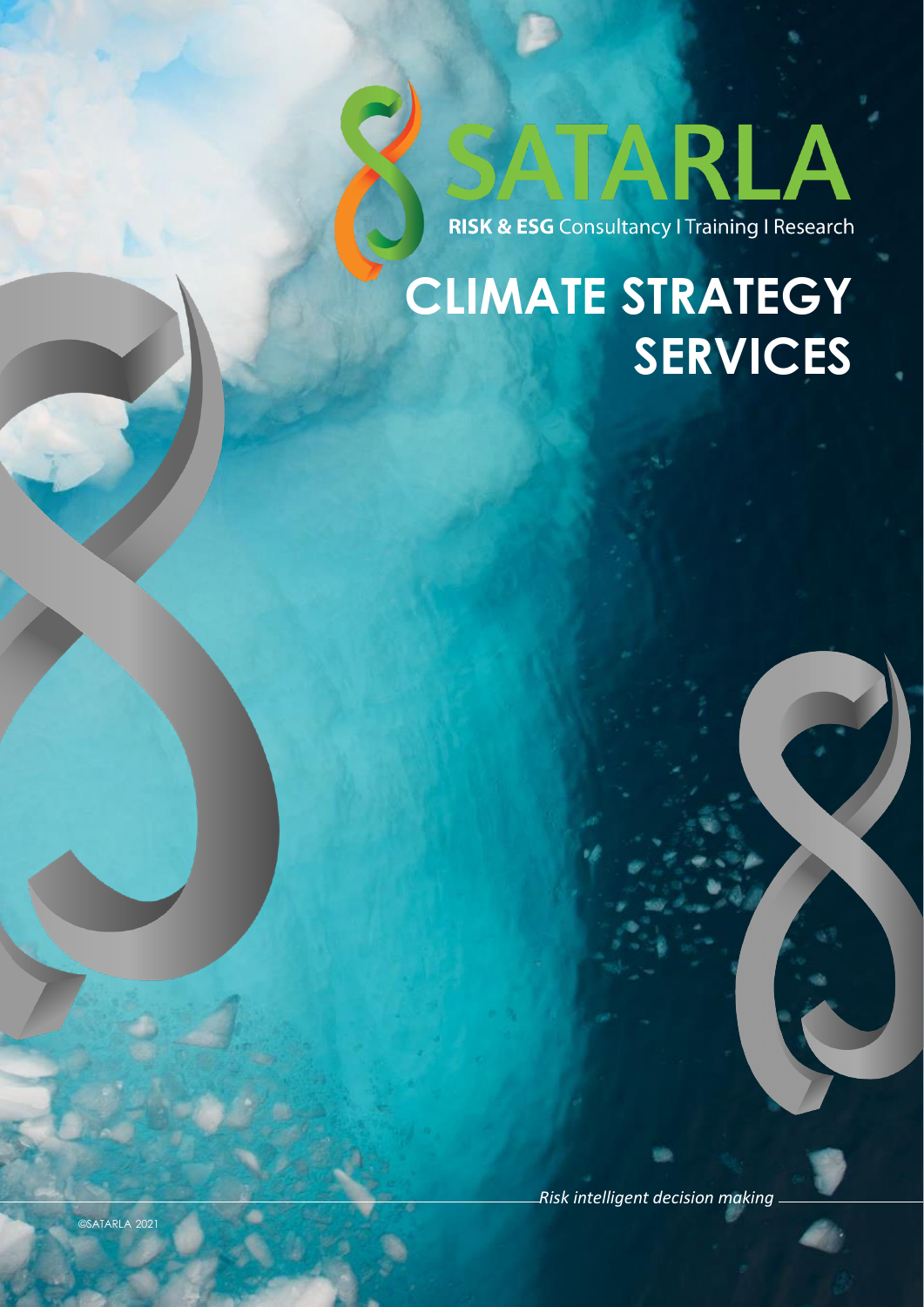# **The Basics**

#### **OUR APPROACH**

The TCFD guidelines require organisations to scrutinise their response to climate change. Yet, they also leave a degree of freedom for organisations to choose the depth and level of complexity they are ready to embrace in the process. Satarla offers a selection of services designed to complement this approach.

#### **Tailored | Flexible | Evolving**

Our **Menu of Services** enables a fully tailored approach to Climate Strategy, best aligned with your organisational ambitions and preparedness, and best suited to help your organisation grow in its climate change response (or to wider ESG factors).

Based on our experience with clients of varying levels of sophistication and ambition, we have developed four **Service Pathways** to simplify our offering, but clients have full flexibility to customise their service package based on the full Menu of Services.

#### **SCOPE OF SERVICES**

Satarla wants clients to thrive as they develop future-ready Climate Strategies, so we work in way that enables this. All work is carried out in an open, transparent manner, and we ensure you have control over the sources, data, and modelling assumptions so that you are not reliant upon Satarla or any external services or service providers.

Nevertheless, should you require it, Satarla can offer ongoing coaching and support from experts who work closely with TCFD and other Sustainable Finance guidelines.

#### **WAYS OF WORKING**

We will work closely with you to ensure that we meet your needs in whatever ways we can. The **Menu of Services** is not exhaustive, and the description of the work to be delivered under each header is intended as a guideline only; Satarla provides bespoke services, tailored to an organisation's specific context and requirements.

We will discuss and agree the precise details of work to be carried out before any work begins, and keep you regularly updated regarding project progress and timelines.

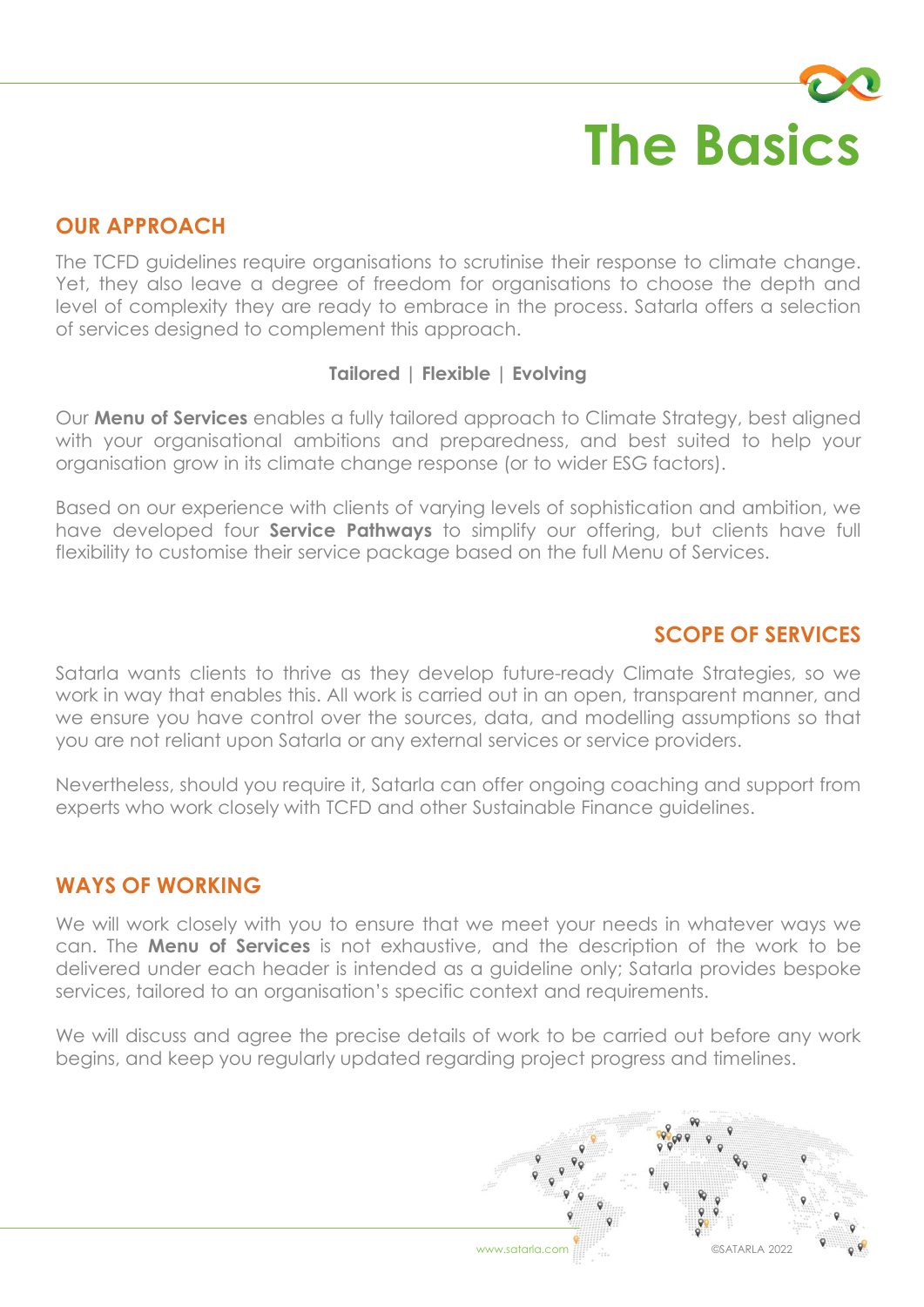#### **1. GAP ANALYSIS**

**What?** In this context, a Gap Analysis is an exercise to identify 'gaps' between your current working practices, your stated climate/ESG ambitions, and best practice when it comes to climate and ESG risk management.

**Why?** A Gap Analysis lays the foundation for the development of an organisation's climate/ESG strategy, identifying the starting point, and helping to prioritise next steps.

**How?** Satarla can:

- Review your workflows, processes, and policies; assess current activities with respect to strategy, risk management, and reporting on environmental goals
- Compare the above with to your stated ambitions, and map current practice against best practice
- Provide recommendations regarding the necessary initiatives required to deliver TCFD disclosure (and/or any other identified targets) corresponding to the level of stated ambition

#### **2. DEFINING AMBITIONS**

**What?** Defining Ambitions is the process of identifying what you want to achieve regarding climate and ESG, and what is realistic considering the organisation's starting point and available resources. This process builds on the gap analysis exercise and will help identify the route with which you will build your response to climate change.

Why? Defining Ambitions will enable you to structure, prioritise, measure and resource your approach to Climate Strategy.

- Support in the development of key objectives
- Facilitate workshops to debate and refine such objectives across your oranisation;
- Work with your team to define goals and targets over the short, medium, and longterm.

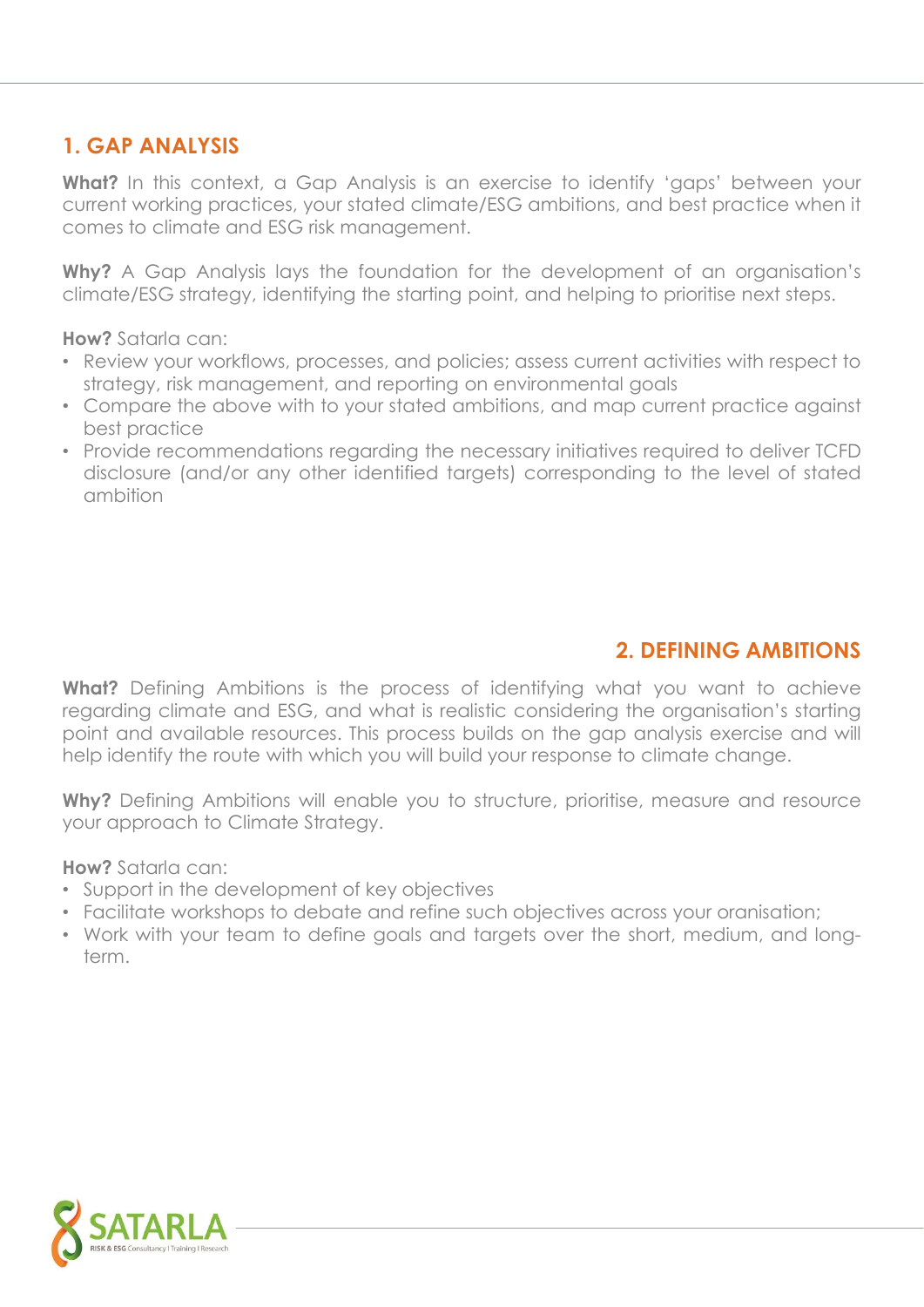

#### **3. SCENARIO ANALYSIS**

**What?** Climate Scenario Analysis is the cornerstone of the analytical component of an organisation's response to climate change, and the strongest, most consistent recommendation in the TCFD approach. It identifies factors affecting the short- and long-term ability of a company to generate value and can highlight how climaterelated influences interact with those factors (and each other) to either undermine a company's ambitions and/or to present unique opportunities.

**Why?** Scenario Analysis helps build an understanding of how climate change may affect your organisation. It demonstrates how different climate change scenarios will affect the commercial viability of your organisation and enables informed decisions.

**How?** Satarla can:

- Assist with the formulation of appropriate scenarios, which make use of all relevant data and are consistent with the latest TCFD guidance.
- Facilitate workshops to gain buy-in to scenarios
- Assist with the identification of scenario-related risks across different aspects of your organisation and highlight the actions required to manage appropriate risks.

#### **4. SHADOW CARBON PRICING**

**What?** Shadow Carbon Pricing refers to the exercise of incorporating an estimated future price(s) for carbon within investment proposal analyses and asset operation projections to assess the sensitivity to potential future increases in carbon price.

**Why?** Taxes and tariffs on carbon are the primary mechanism through which to bring pressure to reduce GHG emissions. Potentially extreme increases in carbon price are strongly anticipated, but there is a large amount of uncertainty as to exactly when and how extreme these increases will be. Incorporating a "shadow carbon price" allows organisations to understand their sensitivities to the cost of carbon.

- Support with establishing shadow carbon prices based on our experience and insights into the evolution of the associated mechanisms.
- Undertake sophisticated analysis that take account of the impact of carbon prices on prices in general and the ongoing impact on demand in highly sensitive industries.
- Develop simple models recognising the large uncertainty in the evolution of both prices and demand – that can provide substantial insight into the fundamental value mechanisms and help align portfolio management with climate goals.

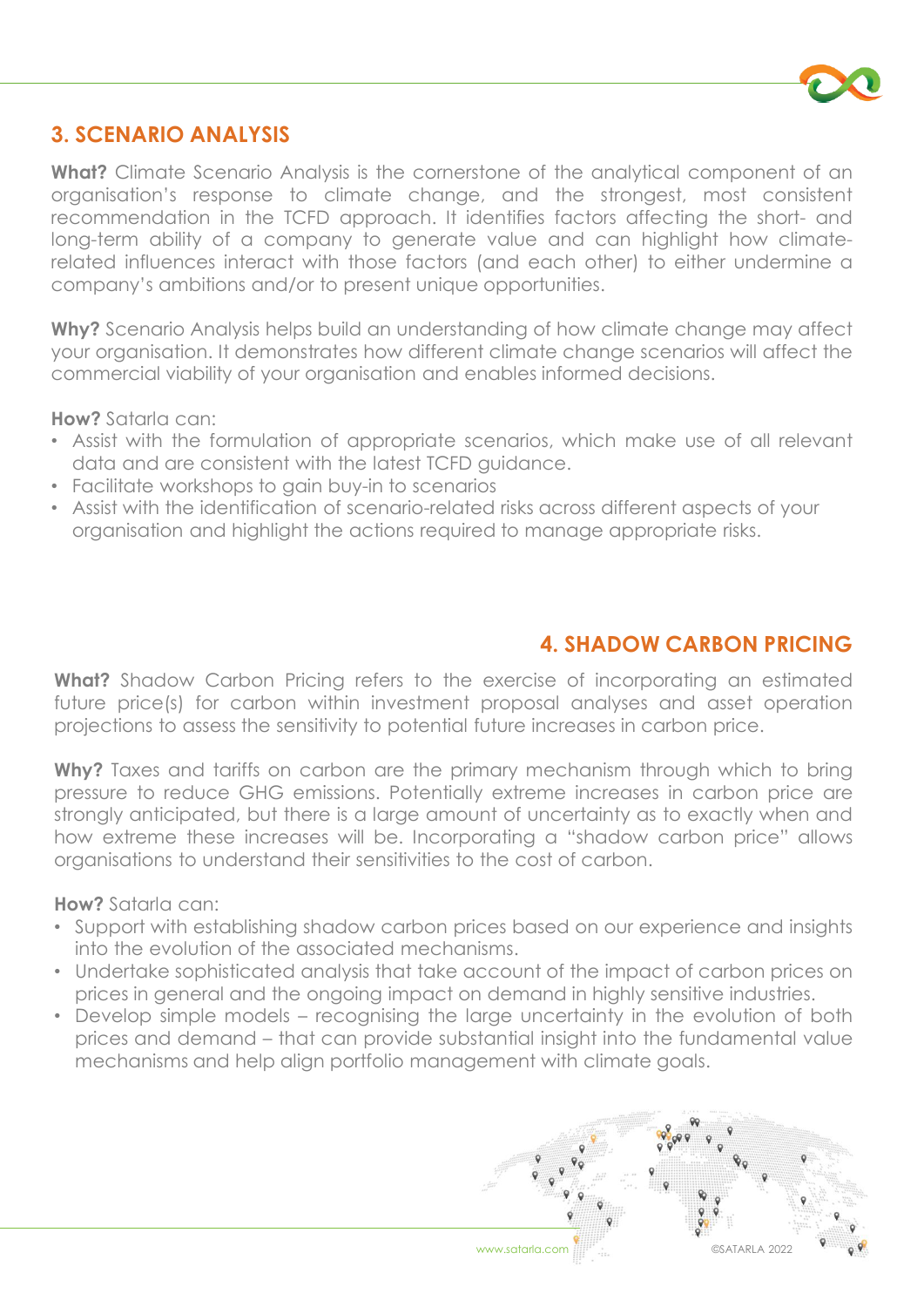#### **5. METRICS AND TARGETS**

**What?** Metrics and targets are data points required to demonstrate an organisation is fulfilling its requirements / achieving its goals when it comes to climate and ESG.

**Why?** The development of climate aligned metrics and targets is a cornerstone of the TCFD approach. Metrics by which the evolution of both physical and transition risks can be monitored should be carefully chosen (to align with ambitions) and regularly monitored in order to demonstrate progress and identify key points for development.

**How?** Satarla can:

- Support you to develop informed and appropriate metrics to locate, track, and manage climate change (and/or ESG) variables on a long-term basis, using the models and scenarios developed in the steps mentioned above.
- Assist with the development of quantifiable targets in line with what is realistically achievable, and in line with the expectations of relevant stakeholders (e.g., investors and regulators).

#### **6. REPORT WRTITING & GUIDANCE**

**What?** In order to demonstrate alignment with the TCFD and other relevant regulations, reporting initiatives and standards, organisations are required to produce written disclosures and reports.

Why? Whether this is your first foray into climate reporting, or you are targeting a report which illustrates industry-leading practice, you will need to demonstrate alignment with the TCFD and other relevant reporting initiatives and standards, and ensure that your organisational development with respect to climate and ESG is properly communicated to the relevant stakeholders, and to the public.

- Provide guidance with respect to the structure and format of a TCFD disclosure, based on our own experience engaging with the stakeholders who read them and best-in-class exemplars.
- Assist with the consolidation of information required for disclosure
- Assist with the drafting and production of disclosures and reports.

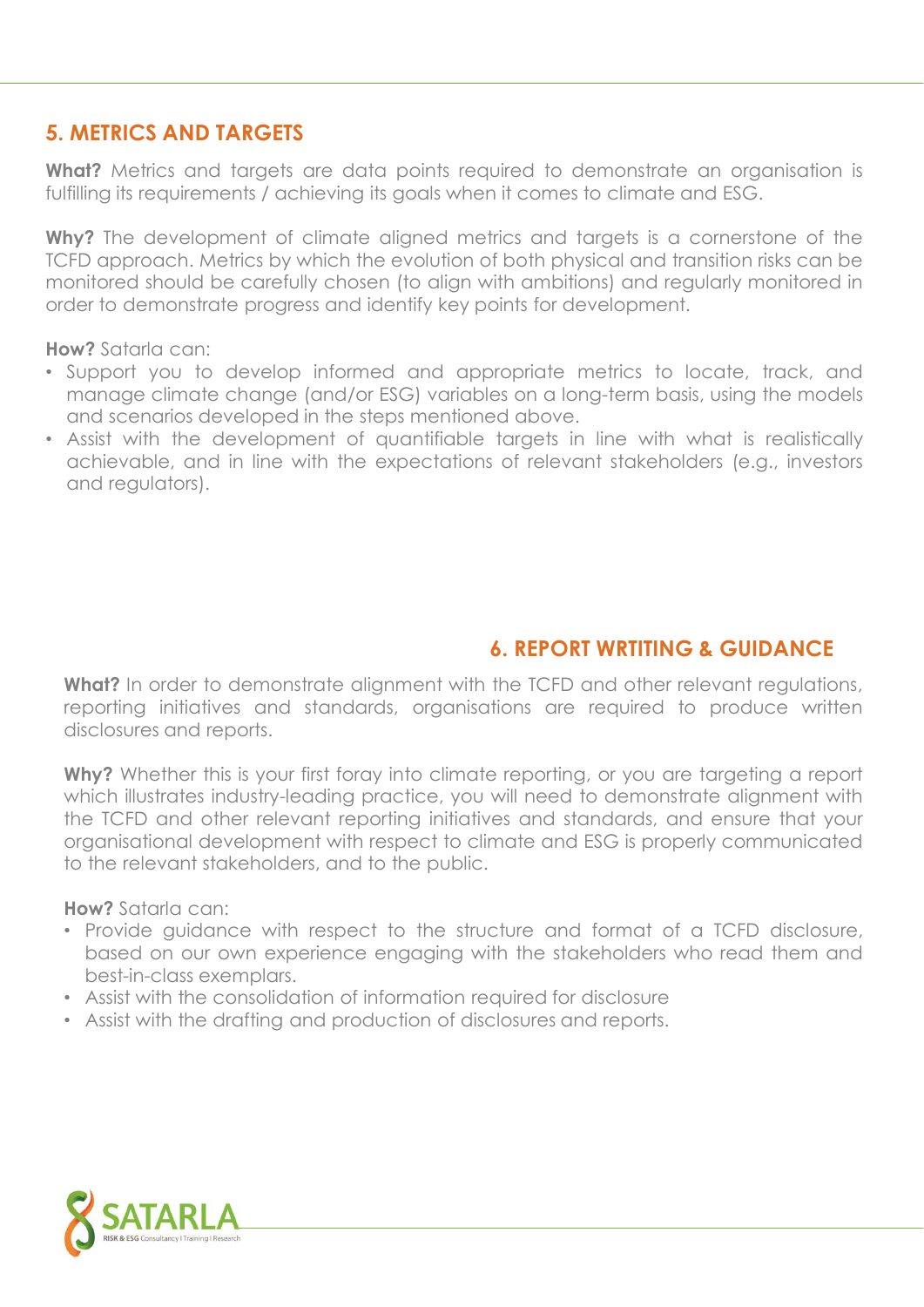

#### **7. GOVERNANCE INTEGRATION**

**What?** Governance Integration is the integration of climate and/or ESG accountability mechanisms within your organisational governance structures and processes.

**Why?** Governance is one of the cornerstones of TCFD. These disclosure requirements are a great starting point for considering how effective your organisational governance is in assessing and managing climate related risks. To fully integrate climate and/or broader ESG considerations throughout your organisation, robust governance structures and processes may need developing, that fully integrate these considerations within decision making and management.

**How?** Satarla can:

- Provide advice on actioning any governance related recommendations the Gap Analysis provides, e.g., changes and updates to organisational governance including decision making processes and procedures, Board committees, and terms of reference.
- Advise upon changes that are i. required now; ii. are likely to be required in the future; iii. reflect 'best practice', and; iv. are likely to reflect best practice in the future.
- Provide example terms of reference for Board committees
- Share 'best-in-class' case studies of the type of activities typically undertaken by a Board to satisfy ESG requirements, in order to help inform your approach.

#### **8. CLIMATE RISK ASSESSMENT**

**What?** A Climate Risk Assessment identifies and analyses the transition and physical risks of climate change specific to your organisation, site, asset and/or portfolio to enable a full understanding of impacts and inform decisions about business strategy.

**Why?** Climate Risk Assessments include Scenario Analysis, to highlight transition risks and physical risks. For organisations with physical assets and infrastructure, one of the key climate-related risks is how those assets can withstand direct physical impacts of climate change. Transition risks, on the other hand, have the ability to impact all organisations, as they include variables such as changing social & economic trends, changes to technology & legislation, and the cost of adapting to prosper in a sustainable world. The key to understanding how these factors will impact your organisation is through an indepth climate risk assessment.

- Draw on a team of risk and climate experts to conduct an in-depth risk assessment of transition and physical risks relevant to your organisation at an organisational, site, asset and/or portfolio level.
- Develop a cost/benefit analysis of risk mitigation strategies.
- Provide an assessment of severity of each risk.

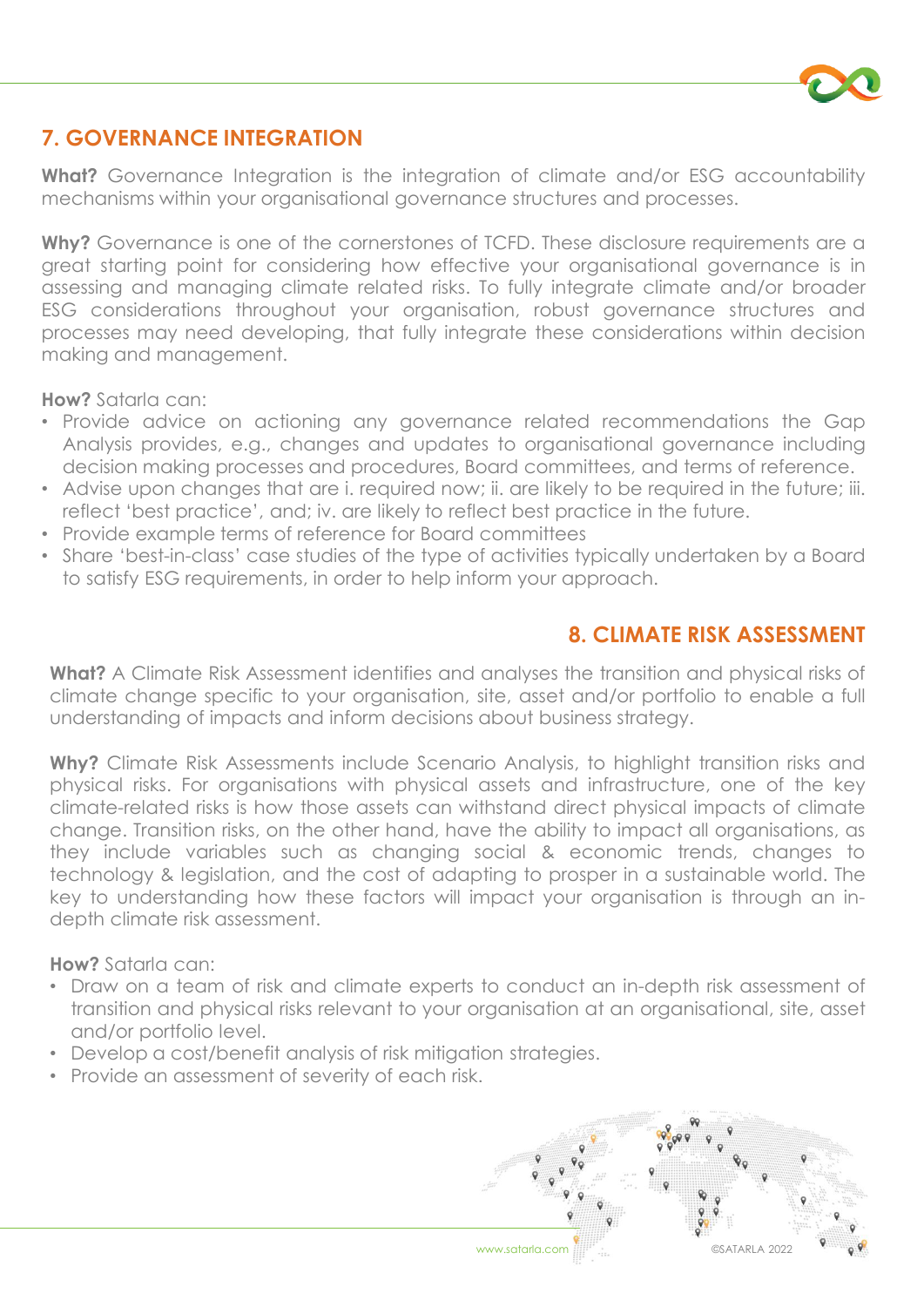#### **9. QUANTITATIVE MODELLING**

**What?** Quantitative Modelling leverages publicly available research to produce models which allow you to explore the interaction between the physical and transition risks of climate change and their impacts on your organisation.

**Why?** Quantitative Modelling allows you to explore how multiple factors (from carbon to full ESG) may impact on financial models, and update strategies to incorporate these factors. This allows your organisation to take a sophisticated approach to risk and will ensure you are prepared to respond to evolving climate and ESG disclosure requirements.

**How?** Satarla can:

- Integrate the outcomes of your climate risk assessment within a scenario analysis framework to produce models tailored to the realities of your organisation.
- Go beyond the modelling of carbon price, to include the financial implications of other ESG factors.
- Support you in integrating relevant findings into financial models already being used within an organisation.

#### **10. CLIMATE STRATEGY**

**What?** Developing an aligned Climate Strategy involves taking learnings from other stages described and consolidating them into a unified climate strategy, taking account of risks, opportunities, and ambitions. This sets the course for your organisation's development and growth towards climate/ESG impact goals.

**Why?** Climate Strategy is where climate risk management and impact management converge, and is the point at which you develop a route to achieving your organisational ambitions regarding people and planet. Developing your climate strategy should get your organisation on course to answer questions such as:

- What impact does your organisation have on society and the planet?
- What impact do you want it to have?
- How do you manage the risks of climate change to your organisation whilst ensuring your achieve your impact goals?

- Assist in the development of an your Climate Strategy.
- Conduct an Impact Assessment for your organisation.
- Ensure your Climate Strategy is well-embedded within your organisation through appropriate governance structures.
- Support in the development of frameworks and processes which can be used to gather information and monitor, manage, and report on climate change internally or through formal external reporting (in accordance with TCFD and/or against other reporting standards relevant in other operating regions).

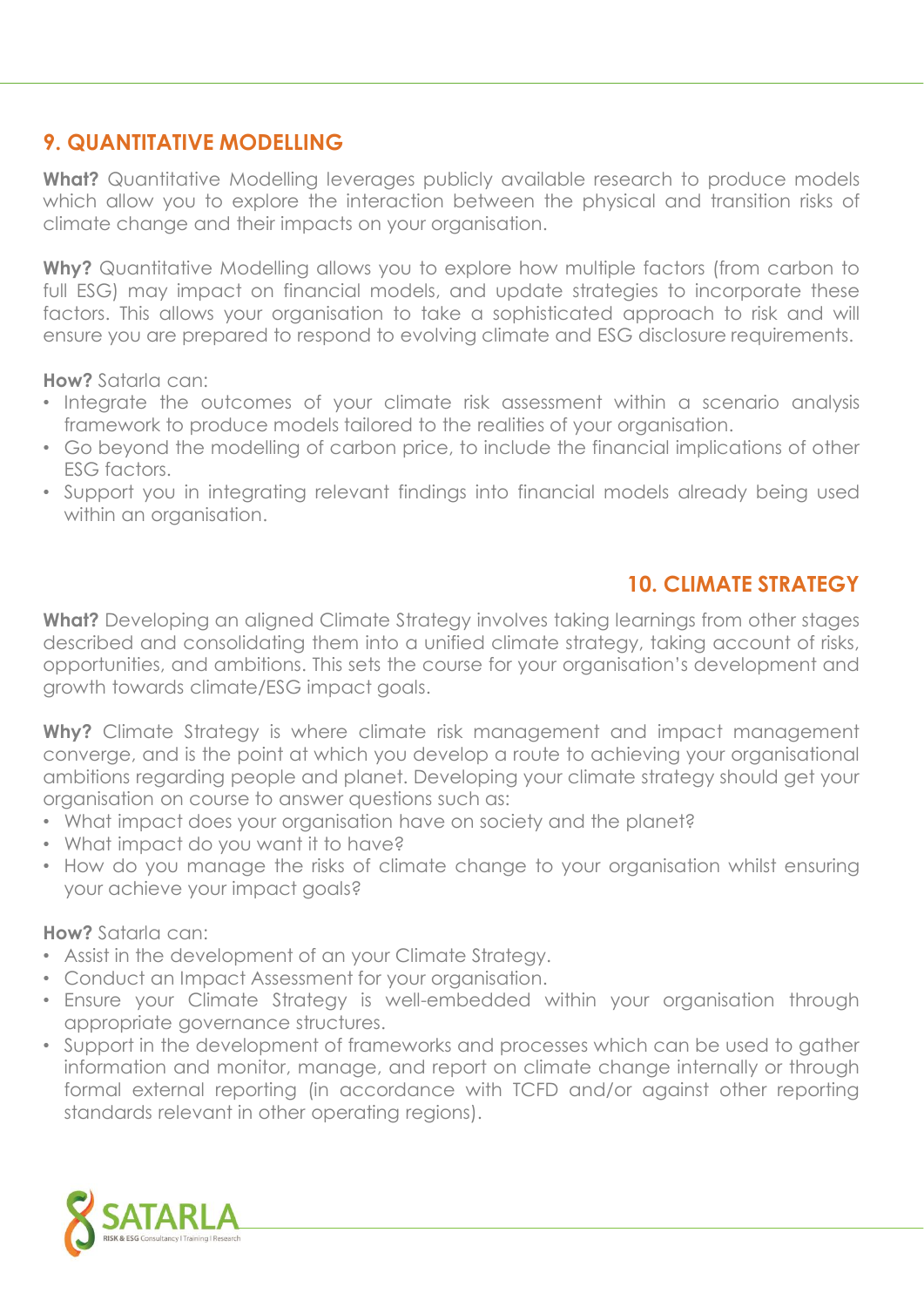

#### **11. ENTERPRISE RISK MANAGEMENT, ERM, REVIEW (+ IMPLEMENTATION)**

**What?** Simple, integrated, enterprise-wide risk management provides the mechanism through which all risks can be understood and balanced. In this context, the purpose of an ERM review is to ensure that climate risk is or can be integrated within an organisation's ERM system.

**Why?** Much of the machinery that Satarla helps organisations develop to identify and manage their climate risks, both physical and transitional, derives from ERM practice. Many companies now manage their climate risks through their existing ERM workflows, and integrating climate risks within ERM frameworks and processes is considered best practice in risk management.

- Assess the status of existing ERM processes and policies in the context of climate risks and analyse their suitability for dealing with the specific characteristics of those risks.
- Provide guidance and training to ensure that any further modifications or new ERM processes required/introduced to account for climate risks are appropriate for those risks, and for the wider goals of an ERM function, including ESG risk management and future integrated risk management for the organisation.
- Support in upgrading your risk management approach so that it is practical, focused on controls and actions, and delivers value rather than "ticking boxes".



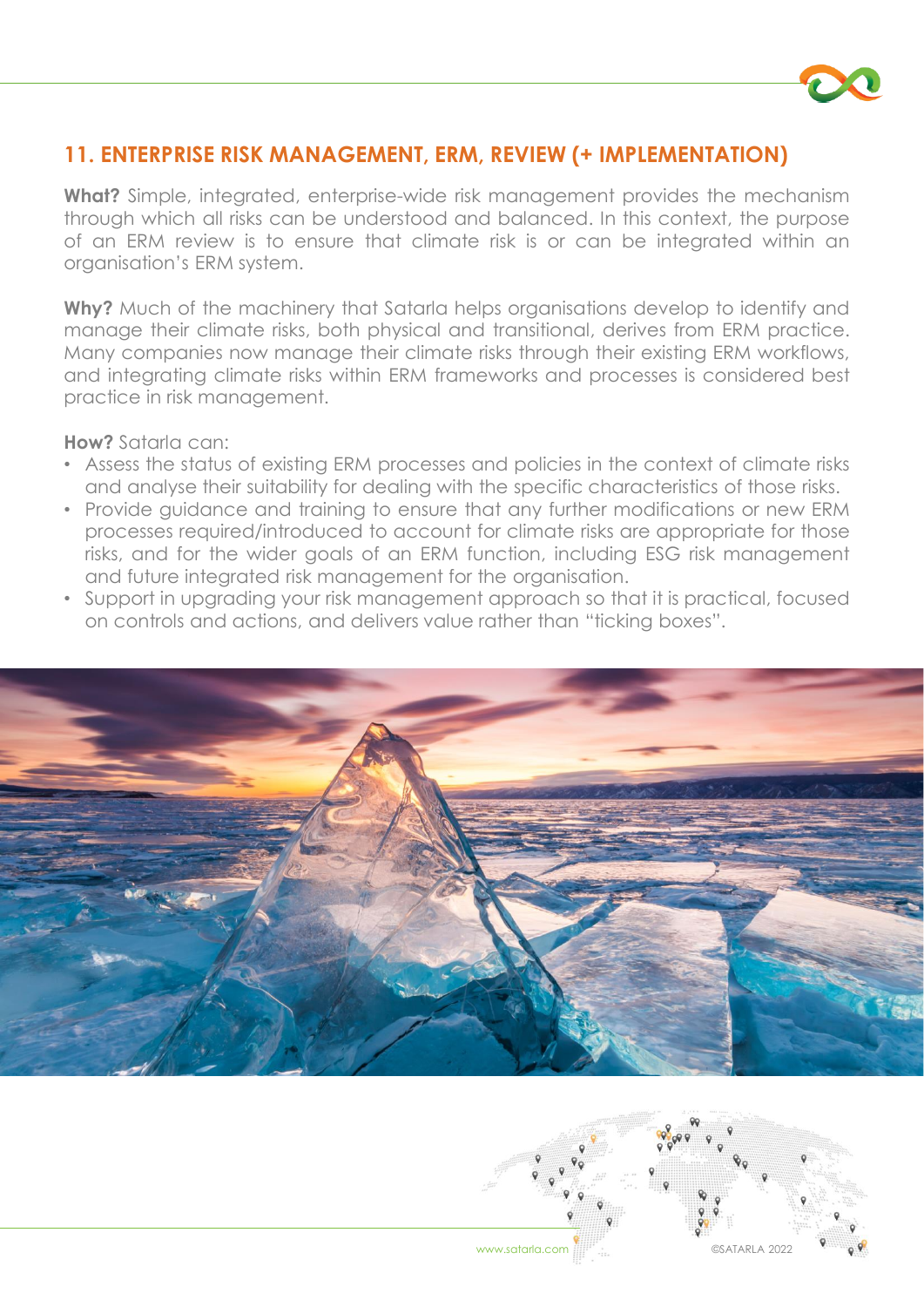# **Example Service Pathways**

- **TCFD-Lite** This pathway is best suited to organisations just starting out on their Climate Strategy journey. This route is streamlined to include the steps necessary to produce a first TCFD-aligned disclosure. The scope can be expanded to include guidance on report writing and improving governance structures, and should evolve with time to incorporate the services of the 'Climate Leader' pathway.
- **Climate Leader** This pathway includes a comprehensive suite of services to ensure that a robust TCFD-aligned disclosure can be effectively produced and the appropriate steps are taken within an organisation to allow for true progress to be made. The services provided will ensure that the organisation operates at a level consistent with 'best-in-class' examples, and is set up to continue onto more competitive ESG goals.
- **ESG Leader** This pathway goes above and beyond the requirements of TCFD and similar climate-focused disclosures, and ensures that organisations are setting (and are on course to achieving) broader ESG goals. In this route we include scenario analyses that cover an ESG-wide risk assessment, quantitative modelling which includes complex social considerations, and an organisational strategy that enables organisations to go beyond typical climate goals and become truly sustainable.
- **ERM Advanced** This pathway enables companies to use enterprise-wide risk management strategies to effectively address climate, ESG, and broader risks. This route includes a comprehensive assessment of risk management within the organisation, and updates it in an easy to use, effective manner. Governance and strategy is also updated to ensure that an organisation is truly sustainable, at every level.

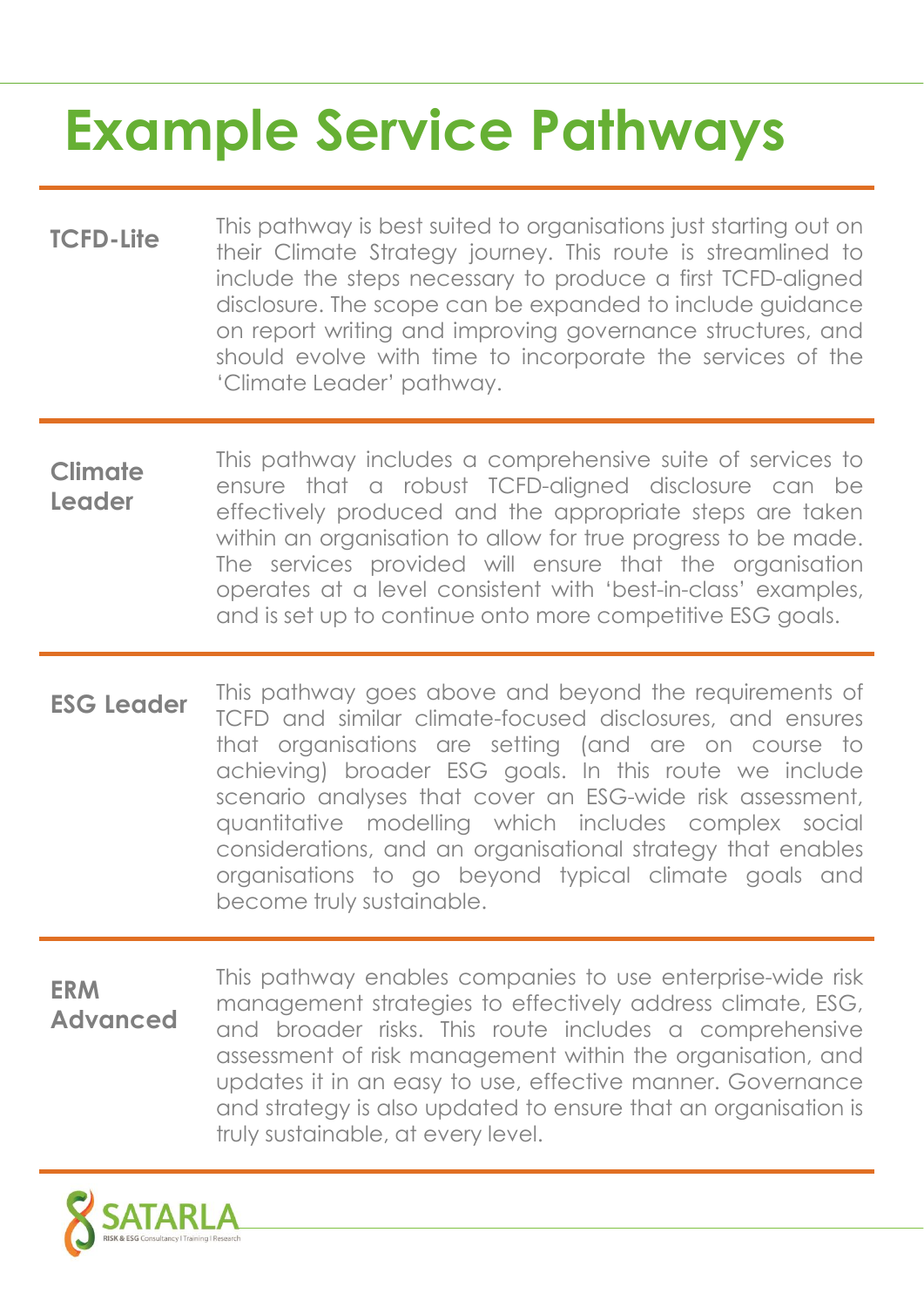| <b>Service</b>                    | <b>TCFD-Lite</b>                                                                                                                                                                                                                                                                                                                               | <b>Climate</b><br><b>Leader</b>                                                                              | <b>ESG</b><br><b>Leader</b>                                                                                           | <b>ERM</b><br><b>Advanced</b>                                                                                     |
|-----------------------------------|------------------------------------------------------------------------------------------------------------------------------------------------------------------------------------------------------------------------------------------------------------------------------------------------------------------------------------------------|--------------------------------------------------------------------------------------------------------------|-----------------------------------------------------------------------------------------------------------------------|-------------------------------------------------------------------------------------------------------------------|
| <b>Gap Analysis</b>               | **Your organisation may have already defined its climate/ESG ambitions or may require<br>Satarla's assistance in doing so. In ether case, a gap analysis and definition of ambitions<br>allows us to structure, prioritise, measure, and resource your organisation's approach to<br>climate strategy, and determine the appropriate pathway** |                                                                                                              |                                                                                                                       |                                                                                                                   |
| Defining<br><b>Ambitions</b>      |                                                                                                                                                                                                                                                                                                                                                |                                                                                                              |                                                                                                                       |                                                                                                                   |
| Scenario<br>Analysis              | Appropriate<br>development &<br>analysis of<br>scenarios                                                                                                                                                                                                                                                                                       | As per TCFD-Lite<br><b>AND:</b> integration<br>into internal<br>strategic models                             | As per Climate<br>Leader, AND: analysis<br>inclusive of broader<br><b>ESG</b> considerations                          | As per ESG Leader,<br><b>AND:</b> integration into<br><b>ERM</b> across<br>organisation                           |
| Shadow<br>Carbon<br>Pricing       | Development<br>of appropriate<br>internal C price                                                                                                                                                                                                                                                                                              | As per TCFD-Lite<br><b>AND:</b> integration<br>into internal models                                          | As per Climate<br>Leader                                                                                              | As per Climate Leader,                                                                                            |
| Metrics &<br>Targets              | Appropriate<br>metrics &<br>targets enable<br><b>TCFD</b> disclosure.                                                                                                                                                                                                                                                                          | As per TCFD-Lite,<br><b>AND: enable</b><br>detailed climate<br>ambitions.                                    | As per Climate<br>Leader, AND: enable<br>performance against<br>ESG ambitions.                                        | As per ESG Leader,<br>AND: enable alignment<br>to all controls<br>identified.                                     |
| Report<br>Writing &<br>Guidance   | Optional                                                                                                                                                                                                                                                                                                                                       | <b>Optional: Service</b><br>aligned with detail<br>dictated by Climate<br>Leader ambitions.                  | <b>Optional: Service</b><br>aligned with detail<br>dictated by ESG<br>Leader ambitions.                               | <b>Optional: Service</b><br>aligned with detail<br>dictated by ERM<br>Advanced ambitions.                         |
| Governance<br>Integration         | Optional                                                                                                                                                                                                                                                                                                                                       | Governance<br>structure &<br>practices ensure<br>alignment with<br>Climate Strategy.                         | As per Climate<br>Leader, <b>AND:</b> holistic<br>alignment with other<br><b>ESG</b> requirements<br>(incl. Climate). | As per ESG Leader,<br><b>AND:</b> fully integrated<br>and agile ERM across<br>your organisation.                  |
| <b>Climate Risk</b><br>Assessment | Identification of<br>transition &<br>physical across<br>organisation.                                                                                                                                                                                                                                                                          | As per TCFD-Lite,<br><b>AND:</b> identification<br>of controls which<br>may be utilised to<br>address risks. | As per Climate<br>Leader, AND:<br>assessment of ESG<br>risks, interactions, and<br>considerations.                    | As per ESG Leader,<br><b>AND:</b> integration and<br>management through<br>ERM processes, incl.<br>documentation. |
| Quantitative<br>Modelling         | Basic models of<br>carbon price<br>through<br>scenarios.                                                                                                                                                                                                                                                                                       | More developed<br>models of carbon<br>price & other<br>climate factors.                                      | Complex models of<br>ESG factors, incl. more<br>detailed social<br>assumptions.                                       | Integration of more<br>complex modelling<br>within internal strategic<br>models.                                  |
| Aligned<br>Climate<br>Strategy    | Optional                                                                                                                                                                                                                                                                                                                                       | Climate Strategy to<br>enable climate<br>ambitions to be met<br>across organisation.                         | As per Climate<br>Leader, AND:<br>integration within ESG<br>strategy.                                                 | As per ESG Leader,<br><b>AND:</b> climate and ESG<br>strategies aligned with<br>ERM approach.                     |
| <b>ERM Review</b>                 | N/A                                                                                                                                                                                                                                                                                                                                            | Optional: assess<br>whether ERM 'fit for<br>purpose' to enable<br>ambitions                                  | Assess whether ERM<br>'fit for purpose' to<br>enable your climate<br>and ESG ambitions                                | As per ESG Leader,<br><b>AND:</b> implementation<br>of fully-integrated ERM<br>across organisation                |

### **Service Pathway Breakdown**